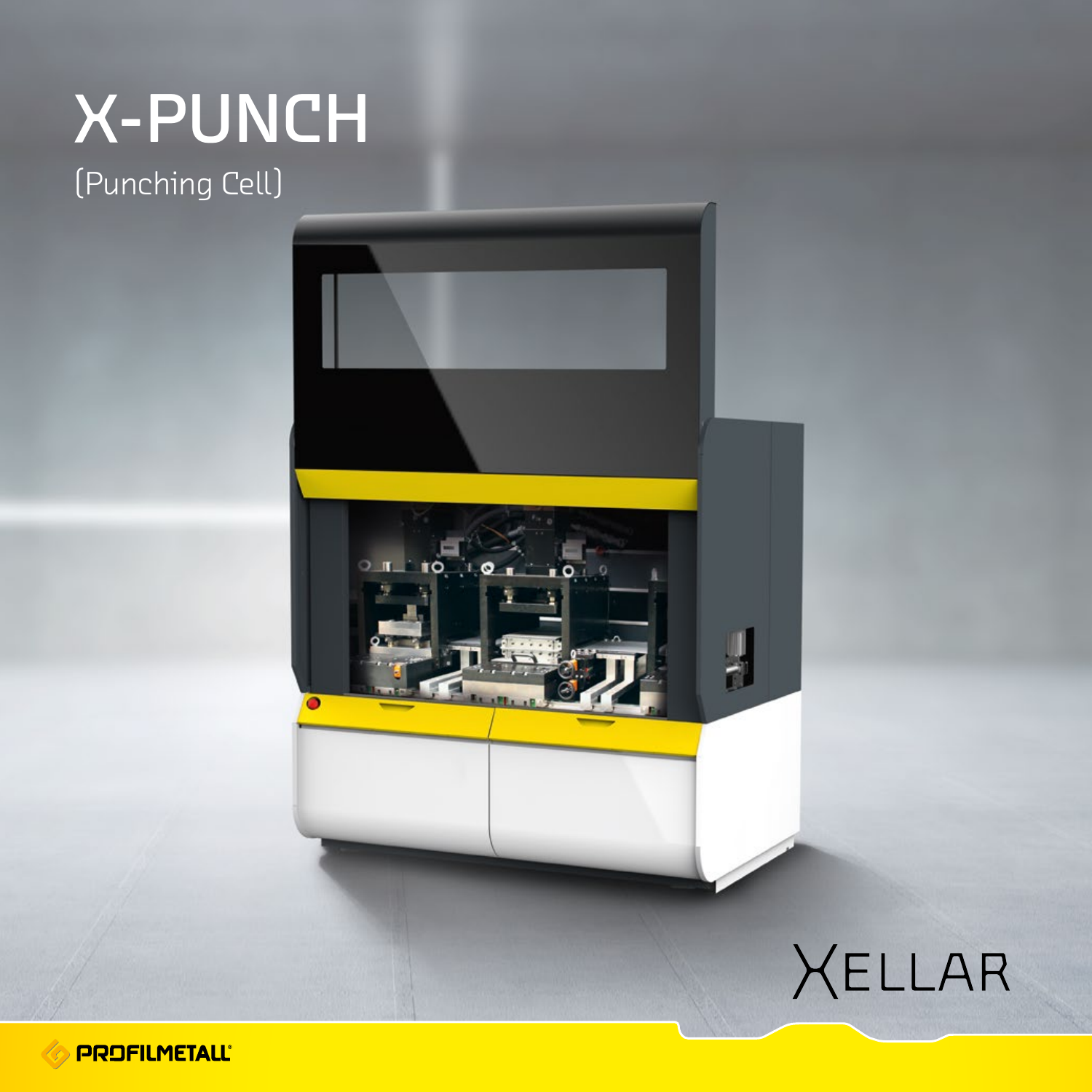## **-PUNCH** (Punching Cell)

| Xellar                            | unit | 200 | 300 | 400        |
|-----------------------------------|------|-----|-----|------------|
| max. strip thickness <sup>1</sup> | mm   |     | 1.5 | 2.5        |
| max. strip width <sup>1</sup>     | mm   | 200 | 300 | 400        |
| cranable                          |      | ja  | jα  | ja         |
| feature options                   |      |     |     |            |
| punching racks                    |      | 6   | 6   | ค          |
| lighting (LED)                    |      |     |     | $\sqrt{ }$ |
| pneumatic punching drive          |      |     |     |            |
| hydraulic punching drive          |      |     |     | $\sqrt{ }$ |
| servohydraulic punching drive     |      |     |     |            |
| servomechanic punching drive      |      |     |     | $\sqrt{ }$ |

 $^1$  at Rm max 300 N/mm<sup>2</sup>

 $J$  optionally available

#### X-PUNCH 300



1,632 mm 3,200 mm 2,220 mm  $\frac{2,130 \text{ mm}}{2,130 \text{ mm}}$ 

front view side view top view



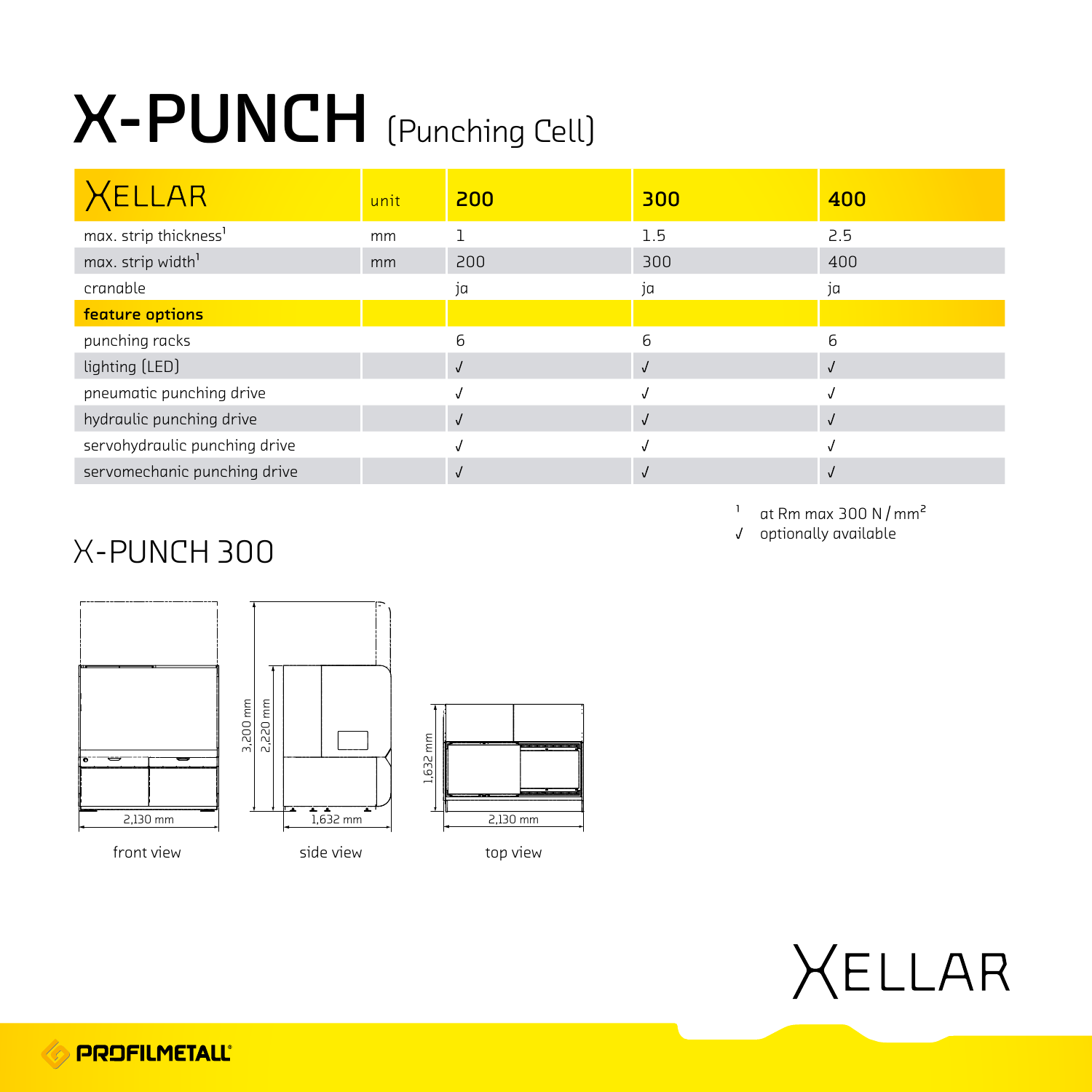### **-CUT** (Cut-Off Cell)





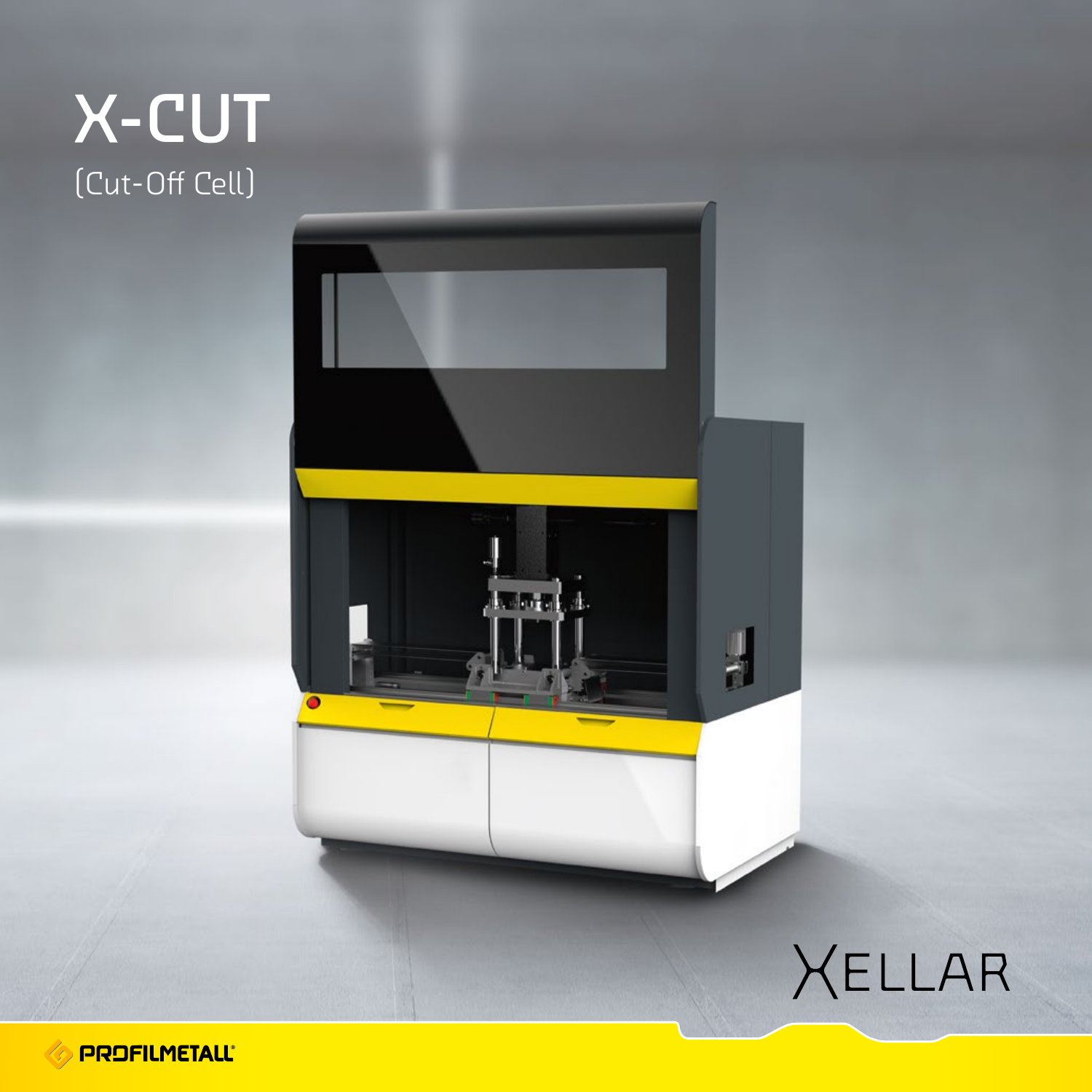## **-CUT** (Cut-Off Cell)

| Xellar                            | unit  | 200        | 300        | 400        |
|-----------------------------------|-------|------------|------------|------------|
| max. strip thickness <sup>1</sup> | mm    |            | 1.5        | 2.5        |
| max. system speed <sup>2</sup>    | m/min | 60         | 60         | 60         |
| highly dynamic servo drives       |       | ja         | ja         | ja         |
| integrated conveyor belt          |       | ja         | ja         | ja         |
| cranable                          |       | ja         | ja         | ja         |
| feature options                   |       |            |            |            |
| lighting (LED)                    |       | $\sqrt{ }$ | $\sqrt{ }$ |            |
| separation systems                |       |            |            |            |
| punching tool                     |       | $\sqrt{ }$ | $\sqrt{ }$ | $\sqrt{ }$ |
| shearing tool                     |       |            |            |            |
| saw tool                          |       | $\sqrt{ }$ | $\sqrt{ }$ | $\sqrt{ }$ |

- $\frac{1}{2}$  at Rm max 300 N/mm<sup>2</sup>
- depending on the profile geometry, punch patterns<br>√ optionally available
- 

#### optionally available X-CUT 300





![](_page_3_Figure_10.jpeg)

front view side view top view

![](_page_3_Picture_12.jpeg)

![](_page_3_Picture_13.jpeg)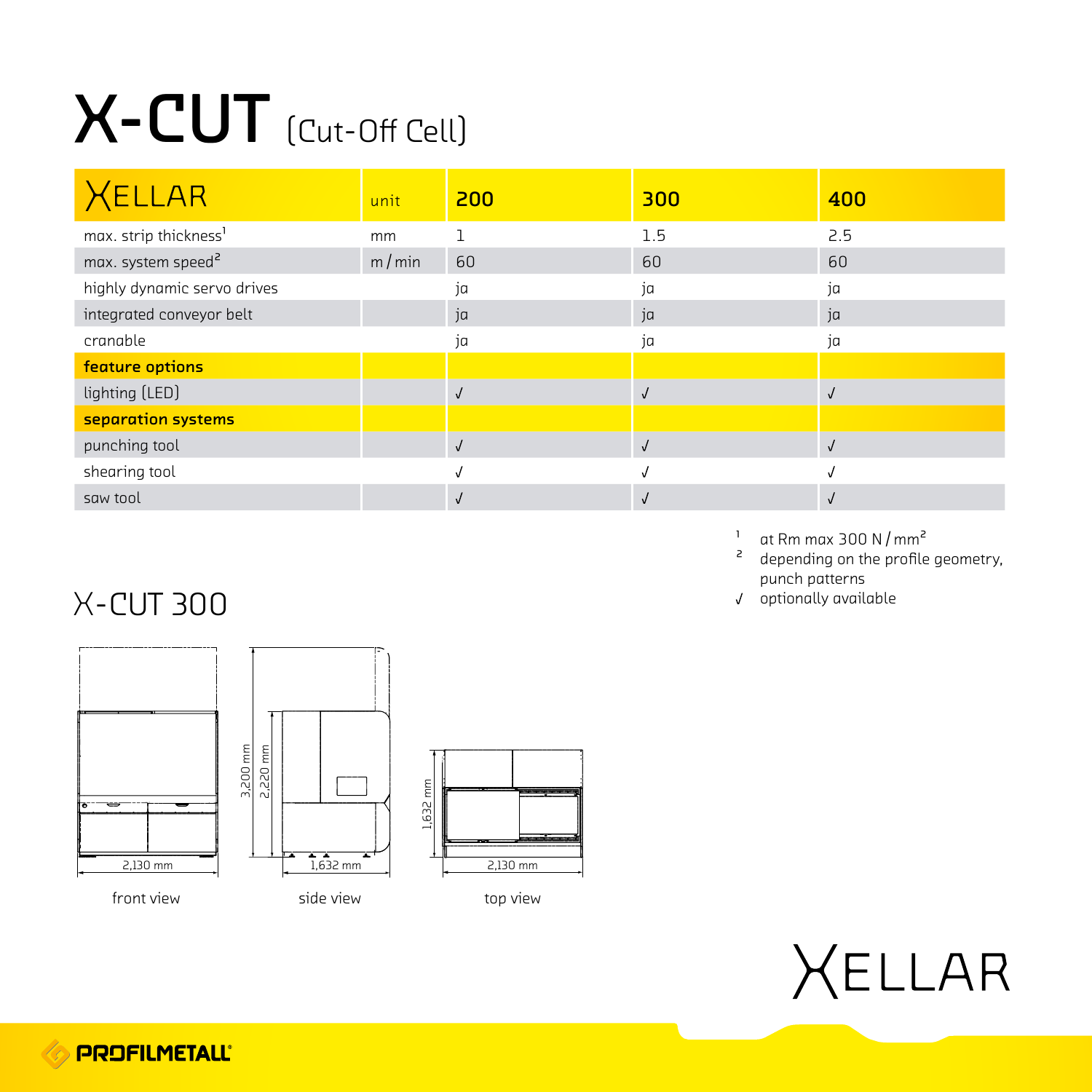### **-ROLL** (Rollforming Cell)

![](_page_4_Picture_1.jpeg)

![](_page_4_Picture_2.jpeg)

![](_page_4_Picture_3.jpeg)